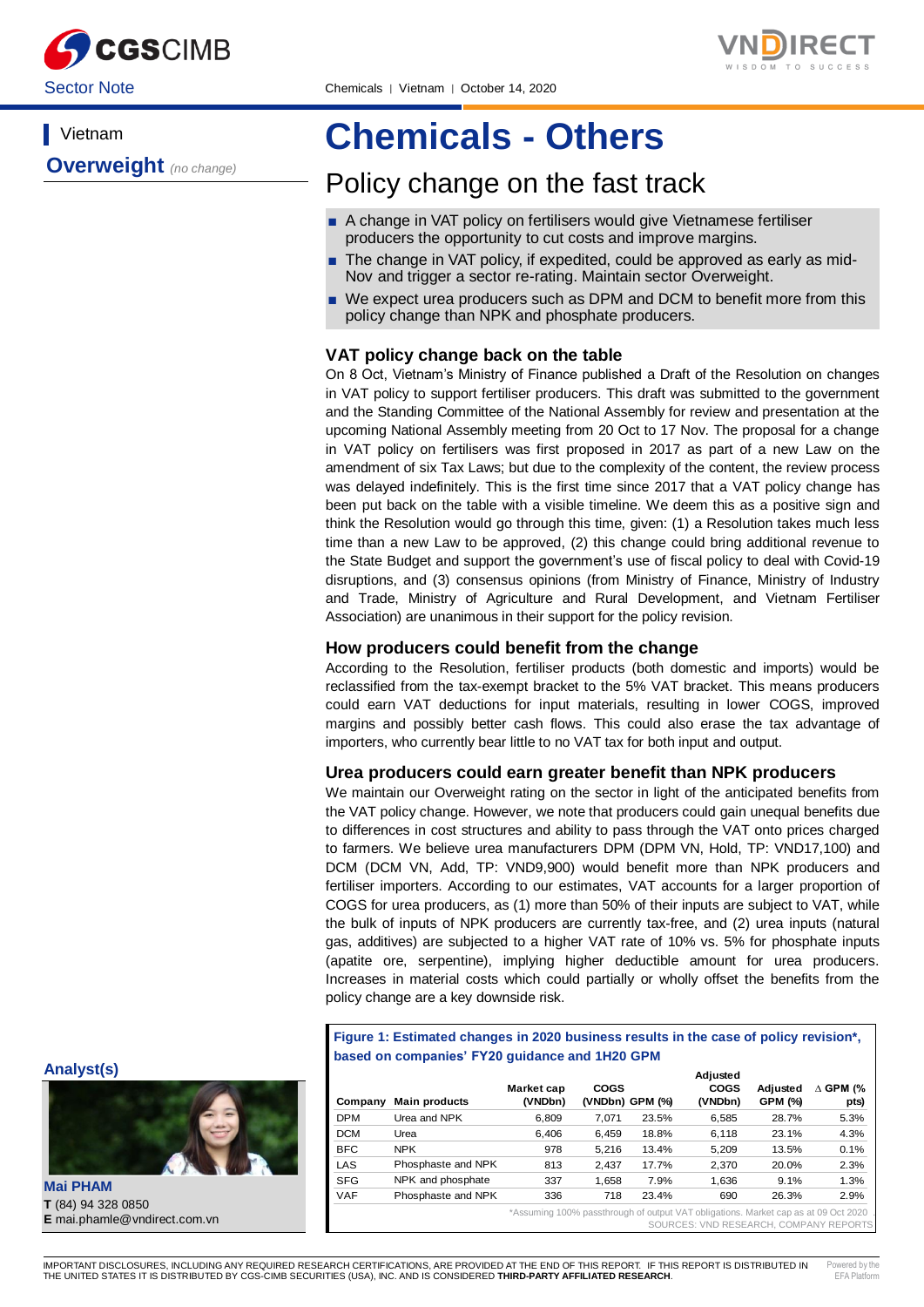



# **KEY CHARTS**

# **Estimated timeline for the policy change**

We expect the Resolution would be approved by the Standing Committee and the National Assembly to support the State Budget, which is being used effectively as a fiscal tool to help revive the economy post Covid-19 outbreak.



# **Benefits to be gained by producers vary due to differences in cost structures and input tax rates**

Inputs subjected to VAT often account for more than 50% of total inputs for urea producers, while the majority of inputs used by NPK producers are single-nutrient fertilisers which are currently tax-exempted. This results in a higher amount of tax deductible for the former group of companies. Also, urea producers like DPM and DCM currently incur an input VAT of 10% for natural gas, electricity, additives, etc. Meanwhile, for phosphate producers like LAS and VAF, key materials such as apatite ore, serpentine, etc. are subjected to a 5% input tax rate, implying higher deductible amount for urea producers than phosphate producers.

# **Potential impact on cash flow of fertiliser producers based on FY20 guidance**

Assuming the output VAT is fully passed on to customers, the impact on fertiliser companies' cash flows should be equal to the changes in input tax deductions.

| Input            | Input tax rate | Output     | Output tax rate |  |
|------------------|----------------|------------|-----------------|--|
| Coal             | 10%            |            |                 |  |
| Gas              | 10%            | Urea       | 5%              |  |
| Apatite ore      | 5%             |            |                 |  |
| Sulphur          | 10%            | Phosphate  | 5%              |  |
| Urea             | 5%             |            |                 |  |
| DAP/SA/Phosphate | 5%             | <b>NPK</b> | 5%              |  |
| Potassium        | 5%             |            |                 |  |

| Companies  | Tax amount<br>to be<br>deducted | <b>Net</b><br>changes in<br>tax<br>deducted | Tax<br>amount<br>payable | <b>Net</b><br>changes<br>in tax<br>payable | 1H20 pretax<br>profit |
|------------|---------------------------------|---------------------------------------------|--------------------------|--------------------------------------------|-----------------------|
| LAS        | 104                             | 68                                          | 147                      | (68)                                       | (11)                  |
| <b>VAF</b> | 38                              | 27                                          | 47                       | (27)                                       | 14                    |
| <b>DCM</b> | 342                             | 342                                         | 307                      | (342)                                      | 383                   |
| <b>DPM</b> | 499                             | 485                                         | 329                      | (485)                                      | 493                   |
| <b>SFG</b> | 59                              | 23                                          | 84                       | (23)                                       | 3                     |
| <b>BFC</b> | 242                             | 7                                           | 301                      | (7)                                        | 96                    |

Unit: VNDbn

SOURCES: VND RESEARCH, COMPANY REPORTS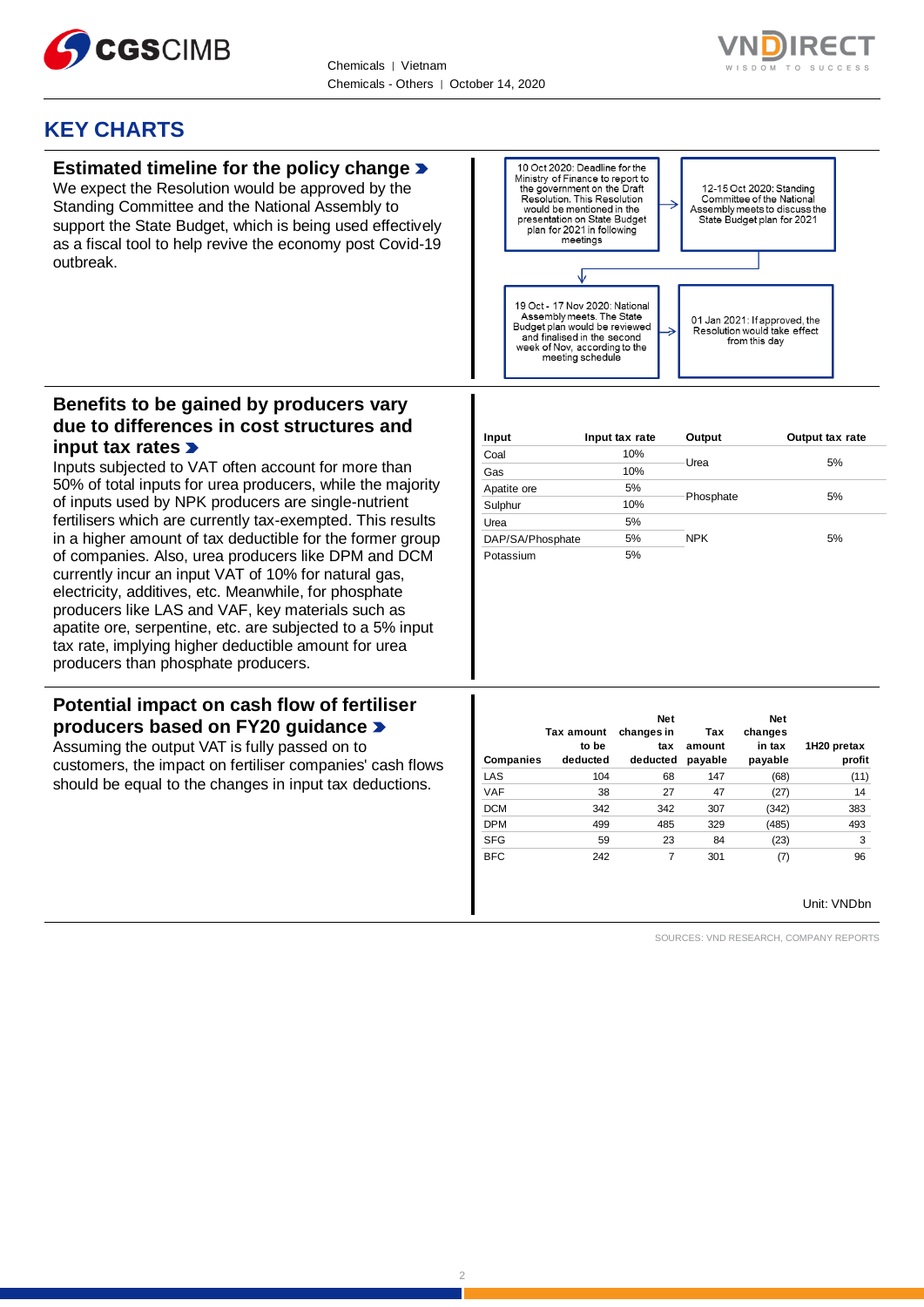



### **DISCLAIMER**

The content of this report (including the views and opinions expressed therein, and the information comprised therein) has been prepared by and belongs to VNDIRECT Securities Corporation, and is distributed by CGS-CIMB, pursuant to an arrangement between VNDIRECT Securities Corporation and CGS-CIMB. VNDIRECT Securities Corporation is not an affiliate of CGS-CIMB.

This report is not directed to, or intended for distribution to or use by, any person or entity who is a citizen or resident of or located in any locality, state, country or other jurisdiction where such distribution, publication, availability or use would be contrary to law or regulation.

By accepting this report, the recipient hereof represents and warrants that he is entitled to receive such report in accordance with the restrictions set forth below and agrees to be bound by the limitations contained herein (including the "Restrictions on Distributions" set out below). Any failure to comply with these limitations may constitute a violation of law. This publication is being supplied to you strictly on the basis that it will remain confidential. No part of this report may be (i) copied, photocopied, duplicated, stored or reproduced in any form by any means or (ii) redistributed or passed on, directly or indirectly, to any other person in whole or in part, for any purpose without the prior written consent of CGS-CIMB.

The information contained in this research report is prepared from data believed to be correct and reliable at the time of issue of this report.

VNDIRECT Securities Corporation may or may not issue regular reports on the subject matter of this report at any frequency and may cease to do so or change the periodicity of reports at any time. Neither VNDIRECT Securities Corporation nor CGS-CIMB is under any obligation to update this report in the event of a material change to the information contained in this report. Neither VNDIRECT Securities Corporation nor CGS-CIMB has any and will accept any, obligation to (i) check or ensure that the contents of this report remain current, reliable or relevant, (ii) ensure that the content of this report constitutes all the information a prospective investor may require, (iii) ensure the adequacy, accuracy, completeness, reliability or fairness of any views, opinions and information, and accordingly, VNDIRECT Securities Corporation, CGS-CIMB and their respective affiliates and related persons including China Galaxy International Financial Holdings Limited ("CGIFHL") and CIMB Group Sdn. Bhd. ("CIMBG") and their respective related corporations (and their respective directors, associates, connected persons and/or employees) shall not be liable in any manner whatsoever for any consequences (including but not limited to any direct, indirect or consequential losses, loss of profits and damages) of any reliance thereon or usage thereof. In particular, VNDIRECT Securities Corporation and CGS-CIMB disclaim all responsibility and liability for the views and opinions set out in this report.

Unless otherwise specified, this report is based upon reasonable sources. Such sources will, unless otherwise specified, for market data, be market data and prices available from the main stock exchange or market where the relevant security is listed, or, where appropriate, any other market. Information on the accounts and business of company(ies) will generally be based on published statements of the company(ies), information disseminated by regulatory information services, other publicly available information and information resulting from our research. Whilst every effort is made to ensure that statements of facts made in this report are accurate, all estimates, projections, forecasts, expressions of opinion and other subjective judgments contained in this report are based on assumptions considered to be reasonable as of the date of the document in which they are contained and must not be construed as a representation that the matters referred to therein will occur. Past performance is not a reliable indicator of future performance. The value of investments may go down as well as up and those investing may, depending on the investments in question, lose more than the initial investment. No report shall constitute an offer or an invitation by or on behalf of CGS-CIMB or VNDIRECT Securities Corporation, or their respective affiliates (including CGIFHL, CIMBG and their respective related corporations) to any person to buy or sell any investments.

CGS-CIMB and/or VNDIRECT Securities Corporation and/or their respective affiliates and related corporations (including CGIFHL, CIMBG and their respective related corporations), their respective directors, associates, connected parties and/or employees may own or have positions in securities of the company(ies) covered in this research report or any securities related thereto and may from time to time add to or dispose of, or may be materially interested in, any such securities. Further, CGS-CIMB and/or VNDIRECT Securities Corporation, and/or their respective affiliates and their respective related corporations (including CGIFHL, CIMBG and their respective related corporations) do and seek to do business with the company(ies) covered in this research report and may from time to time act as market maker or have assumed an underwriting commitment in securities of such company(ies), may sell them to or buy them from customers on a principal basis and may also perform or seek to perform significant investment banking, advisory, underwriting or placement services for or relating to such company(ies) as well as solicit such investment, advisory or other services from any entity mentioned in this report.

CGS-CIMB and/or VNDIRECT Securities Corporation and/or their respective affiliates (including CGIFHL, CIMBG and their respective related corporations) may enter into an agreement with the company(ies) covered in this report relating to the production of research reports. CGS-CIMB and/or VNDIRECT Securities Corporation may disclose the contents of this report to the company(ies) covered by it and may have amended the contents of this report following such disclosure.

The analyst responsible for the production of this report hereby certifies that the views expressed herein accurately and exclusively reflect his or her personal views and opinions about any and all of the issuers or securities analysed in this report and were prepared independently and autonomously. No part of the compensation of the analyst(s) was, is, or will be directly or indirectly related to the inclusion of specific recommendations(s) or view(s) in this report. The analyst(s) who prepared this research report is prohibited from receiving any compensation, incentive or bonus based on specific investment banking transactions or for providing a specific recommendation for, or view of, a particular company. Information barriers and other arrangements may be established where necessary to prevent conflicts of interests arising. However, the analyst(s) may receive compensation that is based on his/their coverage of company(ies) in the performance of his/their duties or the performance of his/their recommendations and the research personnel involved in the preparation of this report may also participate in the solicitation of the businesses as described above. In reviewing this research report, an investor should be aware that any or all of the foregoing, among other things, may give rise to real or potential conflicts of interest. Additional information is, subject to the duties of confidentiality, available on request.

The term "VNDIRECT Securities Corporation" shall, unless the context otherwise requires, mean VNDIRECT Securities Corporation and its affiliates, subsidiaries and related companies. The term "CGS-CIMB" shall denote, where appropriate, the relevant entity distributing or disseminating the report in the particular jurisdiction referenced below, or, in every other case except as otherwise stated herein, CGS-CIMB Securities International Pte. Ltd. and its affiliates, subsidiaries and related corporations.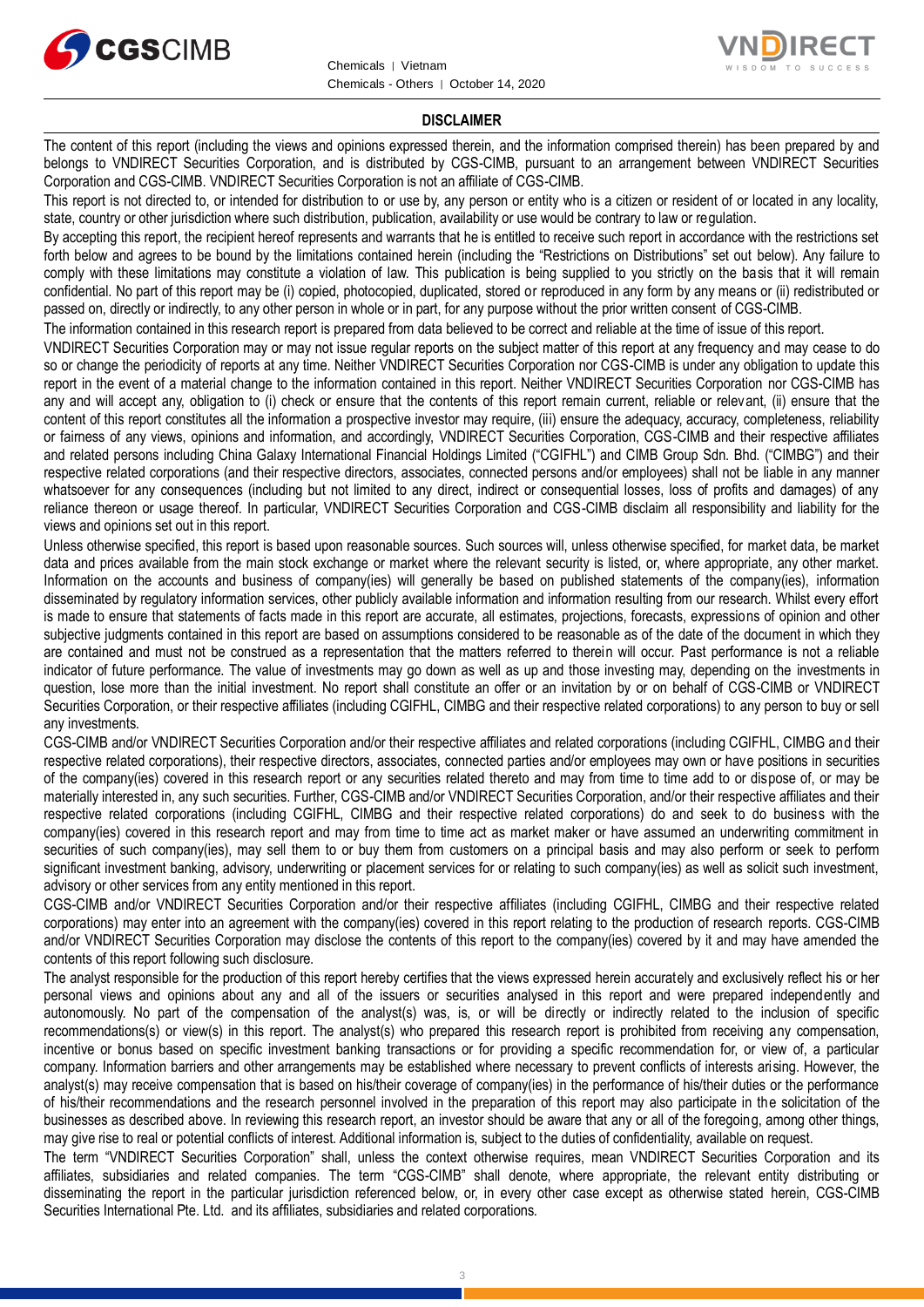



### **CGS-CIMB**

| Country     | <b>CGS-CIMB Entity</b>                                                            | <b>Regulated by</b>                                             |
|-------------|-----------------------------------------------------------------------------------|-----------------------------------------------------------------|
| Hong Kong   | CGS-CIMB Securities (Hong Kong) Limited                                           | Securities and Futures Commission Hong Kong                     |
| India       | CGS-CIMB Securities (India) Private Limited                                       | Securities and Exchange Board of India (SEBI)                   |
| Indonesia   | PT CGS-CIMB Sekuritas Indonesia                                                   | Financial Services Authority of Indonesia                       |
| Malaysia    | CGS-CIMB Securities Sdn. Bhd. (formerly known<br>as Jupiter Securities Sdn. Bhd.) | Securities Commission Malaysia                                  |
| Singapore   | CGS-CIMB Research Pte. Ltd.                                                       | Monetary Authority of Singapore                                 |
| South Korea | CGS-CIMB Securities (Hong Kong) Limited,<br>Korea Branch                          | Financial Services Commission and Financial Supervisory Service |
| Thailand    | CGS-CIMB Securities (Thailand) Co. Ltd.                                           | Securities and Exchange Commission Thailand                     |

(i) As of September 30, 2020 VNDIRECT Securities Corporation has a proprietary position in the securities (which may include but not be limited to shares, warrants, call warrants and/or any other derivatives) in the following company or companies covered or recommended in this report: (a) -

(ii) As of October 14, 2020, the analyst(s) who prepared this report, and the associate(s), has / have an interest in the securities (which may include but not be limited to shares, warrants, call warrants and/or any other derivatives) in the following company or companies covered or recommended in this report:

(a) -

This report does not purport to contain all the information that a prospective investor may require. CGS-CIMB, VNDIRECT Securities Corporation and their respective affiliates (including CGIFHL, CIMBG and their related corporations) do not make any guarantee, representation or warranty, express or implied, as to the adequacy, accuracy, completeness, reliability or fairness of any such information and opinion contained in this report. None of CGS-CIMB and VNDIRECT Securities Corporation and their respective affiliates and related persons (including CGIFHL, CIMBG and their related corporations) shall be liable in any manner whatsoever for any consequences (including but not limited to any direct, indirect or consequential losses, loss of profits and damages) of any reliance thereon or usage thereof.

This report is general in nature and has been prepared for information purposes only. It is intended for circulation amongst CGS-CIMB's and its affiliates' (including CGIFHL's, CIMBG's and their respective related corporations') clients generally and does not have regard to the specific investment objectives, financial situation and the particular needs of any specific person who may receive this report. The information and opinions in this report are not and should not be construed or considered as an offer, recommendation or solicitation to buy or sell the subject securities, related investments or other financial instruments or any derivative instrument, or any rights pertaining thereto.

Investors are advised to make their own independent evaluation of the information contained in this research report, consider their own individual investment objectives, financial situation and particular needs and consult their own professional and financial advisers as to the legal, business, financial, tax and other aspects before participating in any transaction in respect of the securities of company(ies) covered in this research report. The securities of such company(ies) may not be eligible for sale in all jurisdictions or to all categories of investors.

## Restrictions on Distributions

**Australia:** Despite anything in this report to the contrary, this research is issued by VNDIRECT Securities Corporation and provided in Australia by CGS-CIMB Securities (Singapore) Pte. Ltd. and CGS-CIMB Securities (Hong Kong) Limited. This research is only available in Australia to persons who are "wholesale clients" (within the meaning of the Corporations Act 2001 (Cth) and is supplied solely for the use of such wholesale clients and shall not be distributed or passed on to any other person. You represent and warrant that if you are in Australia, you are a "wholesale client". This research is of a general nature only and has been prepared without taking into account the objectives, financial situation or needs of the individual recipient. CGS-CIMB Securities (Singapore) Pte. Ltd. and CGS-CIMB Securities (Hong Kong) Limited do not hold, and are not required to hold an Australian financial services license. CGS-CIMB Securities (Singapore) Pte. Ltd. and CGS-CIMB Securities (Hong Kong) Limited rely on "passporting" exemptions for entities appropriately licensed by the Monetary Authority of Singapore (under ASIC Class Order 03/1102) and the Securities and Futures Commission in Hong Kong (under ASIC Class Order 03/1103).

**Canada:** This research report has not been prepared in accordance with the disclosure requirements of Dealer Member Rule 3400 – Research Restrictions and Disclosure Requirements of the Investment Industry Regulatory Organization of Canada. For any research report distributed by CIBC, further disclosures related to CIBC conflicts of interest can be found at https://researchcentral.cibcwm.com.

**China:** For the purpose of this report, the People's Republic of China ("PRC") does not include the Hong Kong Special Administrative Region, the Macau Special Administrative Region or Taiwan. The distributor of this report has not been approved or licensed by the China Securities Regulatory Commission or any other relevant regulatory authority or governmental agency in the PRC. This report contains only marketing information. The distribution of this report is not an offer to buy or sell to any person within or outside PRC or a solicitation to any person within or outside of PRC to buy or sell any instruments described herein. This report is being issued outside the PRC to a limited number of institutional investors and may not be provided to any person other than the original recipient and may not be reproduced or used for any other purpose.

**France:** Only qualified investors within the meaning of French law shall have access to this report. This report shall not be considered as an offer to subscribe to, or used in connection with, any offer for subscription or sale or marketing or direct or indirect distribution of financial instruments and it is not intended as a solicitation for the purchase of any financial instrument.

**Germany:** This report is only directed at persons who are professional investors as defined in sec 31a(2) of the German Securities Trading Act (WpHG). This publication constitutes research of a non-binding nature on the market situation and the investment instruments cited here at the time of the publication of the information.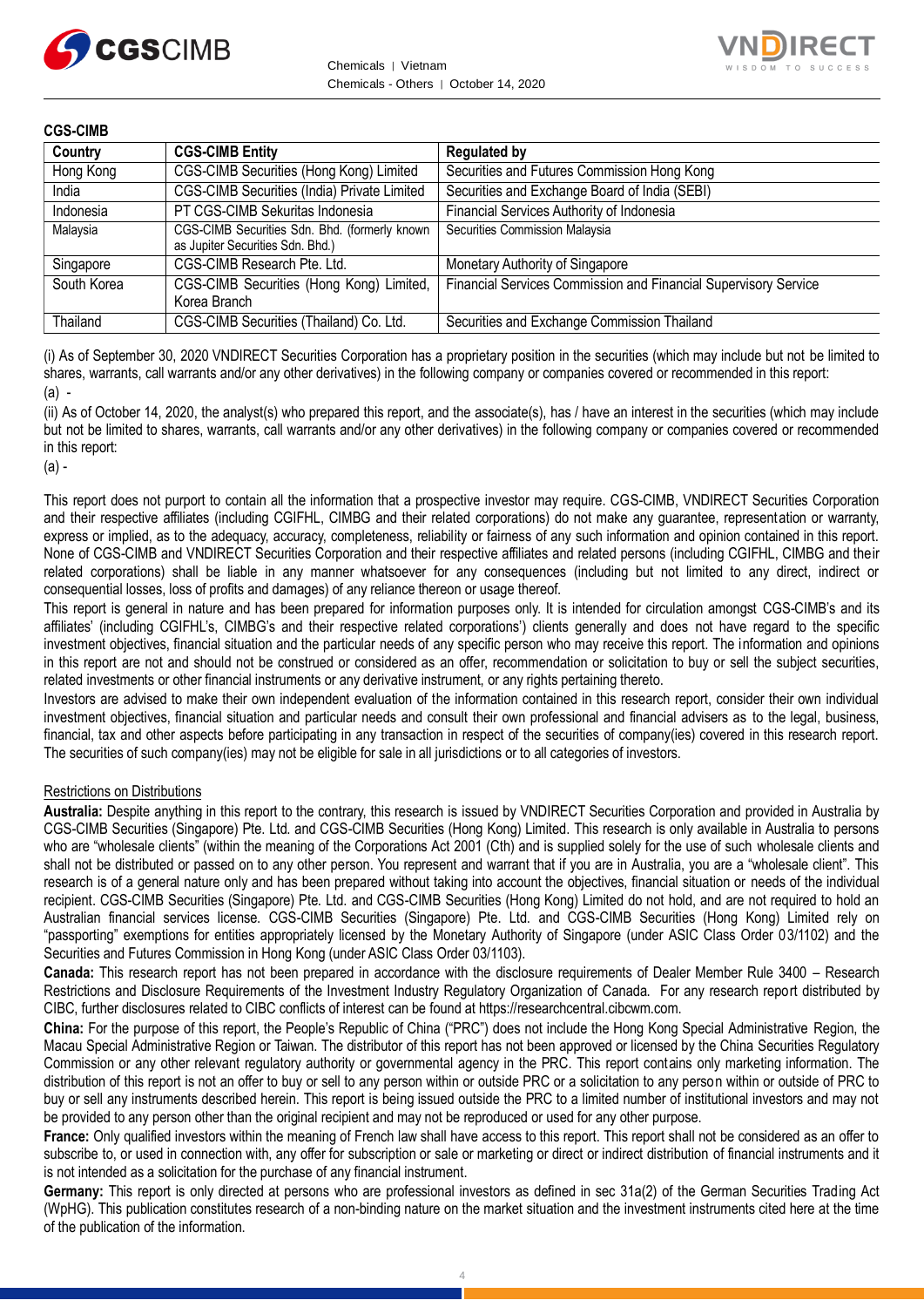



The current prices/yields in this issue are based upon closing prices from Bloomberg as of the day preceding publication. Please note that neither the German Federal Financial Supervisory Agency (BaFin), nor any other supervisory authority exercises any control over the content of this report. **Hong Kong:** This report is issued and distributed in Hong Kong by CGS-CIMB Securities (Hong Kong) Limited ("CHK") which is licensed in Hong Kong by the Securities and Futures Commission for Type 1 (dealing in securities) and Type 4 (advising on securities) activities. Any investors wishing to purchase or otherwise deal in the securities covered in this report should contact the Head of Sales at CGS-CIMB Securities (Hong Kong) Limited. The views and opinions in this research report are our own as of the date hereof and are subject to change. If the Financial Services and Markets Act of the United Kingdom or the rules of the Financial Conduct Authority apply to a recipient, our obligations owed to such recipient therein are unaffected. CHK has no obligation to update its opinion or the information in this research report.

CHK does not make a market on other securities mentioned in the report.

### **India:**

This report is issued by VNDIRECT Securities Corporation and distributed in India by CGS-CIMB Securities (India) Private Limited ("CGS-CIMB India"). CGS-CIMB India is a subsidiary of CGS-CIMB Securities International Pte. Ltd. which in turn is a 50:50 joint venture company of CGIFHL and CIMBG. The details of the members of the group of companies of CGS-CIMB can be found at www.cgs-cimb.com, CGIFHL at www.chinastock.com.hk/en/ACG/ContactUs/index.aspx and CIMBG at www.cimb.com/en/who-we-are.html. CGS-CIMB India is registered with the National Stock Exchange of India Limited and BSE Limited as a trading and clearing member (Merchant Banking Number: INM000012037) under the Securities and Exchange Board of India (Stock Brokers and Sub-Brokers) Regulations, 1992. In accordance with the provisions of Regulation 4(g) of the Securities and Exchange Board of India (Investment Advisers) Regulations, 2013, CGS-CIMB India is not required to seek registration with the Securities and Exchange Board of India ("SEBI") as an Investment Adviser. CGS-CIMB India is registered with SEBI (SEBI Registration Number: INZ000209135) as a Research Analyst (INH000000669) pursuant to the SEBI (Research Analysts) Regulations, 2014 ("Regulations").

This report does not take into account the particular investment objectives, financial situations, or needs of the recipients. It is not intended for and does not deal with prohibitions on investment due to law/jurisdiction issues etc. which may exist for certain persons/entities. Recipients should rely on their own investigations and take their own professional advice before investment.

The report is not a "prospectus" as defined under Indian Law, including the Companies Act, 2013, and is not, and shall not be, approved by, or filed or registered with, any Indian regulator, including any Registrar of Companies in India, SEBI, any Indian stock exchange, or the Reserve Bank of India. No offer, or invitation to offer, or solicitation of subscription with respect to any such securities listed or proposed to be listed in India is being made, or intended to be made, to the public, or to any member or section of the public in India, through or pursuant to this report.

The research analysts, strategists or economists principally responsible for the preparation of this research report are segregated from the other activities of CGS-CIMB India and they have received compensation based upon various factors, including quality, accuracy and value of research, firm profitability or revenues, client feedback and competitive factors. Research analysts', strategists' or economists' compensation is not linked to investment banking or capital markets transactions performed or proposed to be performed by CGS-CIMB India or its affiliates.

CGS-CIMB India does not have actual / beneficial ownership of 1% or more securities of the subject company in this research report, at the end of the month immediately preceding the date of publication of this research report. However, since affiliates of CGS-CIMB India are engaged in the financial services business, they might have in their normal course of business financial interests or actual / beneficial ownership of one per cent or more in various companies including the subject company in this research report.

CGS-CIMB India or its associates, may: (a) from time to time, have long or short position in, and buy or sell the securities of the subject company in this research report; or (b) be engaged in any other transaction involving such securities and earn brokerage or other compensation or act as a market maker in the financial instruments of the subject company in this research report or act as an advisor or lender/borrower to such company or may have any other potential conflict of interests with respect to any recommendation and other related information and opinions.

CGS-CIMB India, its associates and the analyst engaged in preparation of this research report have not received any compensation for investment banking, merchant banking or brokerage services from the subject company mentioned in the research report in the past 12 months.

CGS-CIMB India, its associates and the analyst engaged in preparation of this research report have not managed or co-managed public offering of securities for the subject company mentioned in the research report in the past 12 months. The analyst from CGS-CIMB India engaged in preparation of this research report or his/her relative (a) do not have any financial interests in the subject company mentioned in this research report; (b) do not own 1% or more of the equity securities of the subject company mentioned in the research report as of the last day of the month preceding the publication of the research report; (c) do not have any material conflict of interest at the time of publication of the research report.

**Indonesia:** This report is issued by VNDIRECT Securities Corporation and distributed by PT CGS-CIMB Sekuritas Indonesia ("CGS-CIMB Indonesia"). The views and opinions in this research report are not our own but of VNDIRECT Securities Corporation as of the date hereof and are subject to change. CGS-CIMB Indonesia has no obligation to update the opinion or the information in this research report. This report is for private circulation only to clients of CGS-CIMB Indonesia. Neither this report nor any copy hereof may be distributed in Indonesia or to any Indonesian citizens wherever they are domiciled or to Indonesian residents except in compliance with applicable Indonesian capital market laws and regulations.

This research report is not an offer of securities in Indonesia. The securities referred to in this research report have not been registered with the Financial Services Authority (Otoritas Jasa Keuangan) pursuant to relevant capital market laws and regulations, and may not be offered or sold within the territory of the Republic of Indonesia or to Indonesian citizens through a public offering or in circumstances which constitute an offer within the meaning of the Indonesian capital market law and regulations.

**Ireland:** CGS-CIMB is not an investment firm authorised in the Republic of Ireland and no part of this document should be construed as CGS-CIMB acting as, or otherwise claiming or representing to be, an investment firm authorised in the Republic of Ireland.

**Malaysia:** This report is issued by VNDIRECT Securities Corporation and distributed in Malaysia by CGS-CIMB Securities Sdn. Bhd. (formerly known as Jupiter Securities Sdn. Bhd.) ("CGS-CIMB Malaysia") solely for the benefit of and for the exclusive use of our clients. Recipients of this report are to contact CGS-CIMB Malaysia, at 29th Floor Menara CIMB No. 1 Jalan Stesen Sentral 2, Kuala Lumpur Sentral 50470 Kuala Lumpur, Malaysia, in respect of any matters arising from or in connection with this report. CGS-CIMB Malaysia has no obligation to update, revise or reaffirm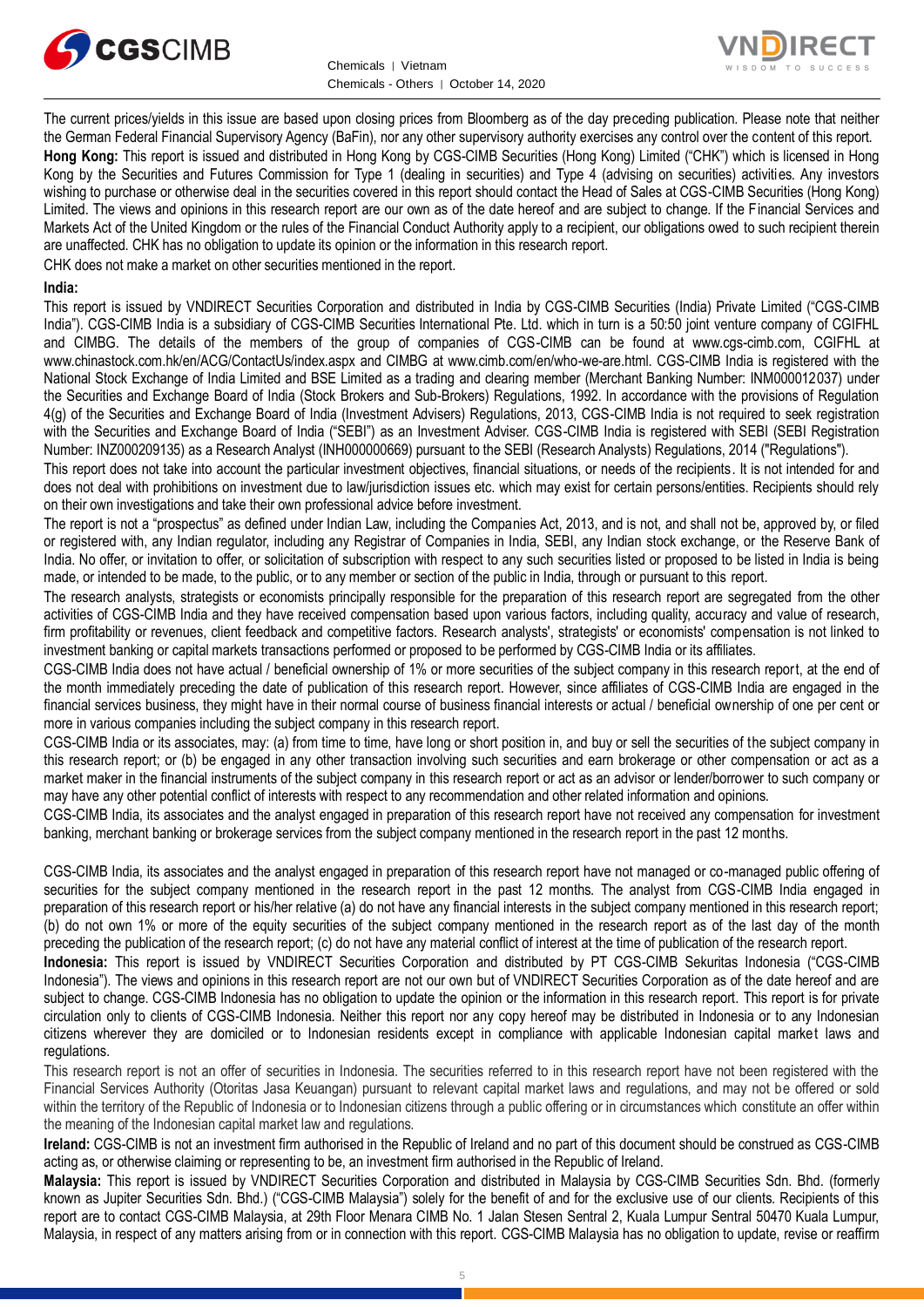



the opinion or the information in this research report after the date of this report.

**New Zealand:** In New Zealand, this report is for distribution only to persons who are wholesale clients pursuant to section 5C of the Financial Advisers Act 2008.

**Singapore:** This report is issued by VNDIRECT Securities Corporation and distributed by CGS-CIMB Research Pte Ltd ("CGS-CIMBR"). CGS-CIMBR is a financial adviser licensed under the Financial Advisers Act, Cap 110 ("FAA") for advising on investment products, by issuing or promulgating research analyses or research reports, whether in electronic, print or other form. Accordingly, CGS-CIMBR is a subject to the applicable rules under the FAA unless it is able to avail itself to any prescribed exemptions.

Recipients of this report are to contact CGS-CIMB Research Pte Ltd, 50 Raffles Place, #16-02 Singapore Land Tower, Singapore in respect of any matters arising from, or in connection with this report. CGS-CIMBR has no obligation to update the opinion or the information in this research report. This publication is strictly confidential and is for private circulation only. If you have not been sent this report by CGS-CIMBR directly, you may not rely, use or disclose to anyone else this report or its contents.

If the recipient of this research report is not an accredited investor, expert investor or institutional investor, CGS-CIMBR accepts legal responsibility for the contents of the report without any disclaimer limiting or otherwise curtailing such legal responsibility. If the recipient is an accredited investor, expert investor or institutional investor, the recipient is deemed to acknowledge that CGS-CIMBR is exempt from certain requirements under the FAA and its attendant regulations, and as such, is exempt from complying with the following:

(a) Section 25 of the FAA (obligation to disclose product information);

(b) Section 27 (duty not to make recommendation with respect to any investment product without having a reasonable basis where you may be reasonably expected to rely on the recommendation) of the FAA;

(c) MAS Notice on Information to Clients and Product Information Disclosure [Notice No. FAA-N03];

(d) MAS Notice on Recommendation on Investment Products [Notice No. FAA-N16];

(e) Section 36 (obligation on disclosure of interest in securities), and

(f) any other laws, regulations, notices, directive, guidelines, circulars and practice notes which are relates to the above, to the extent permitted by applicable laws, as may be amended from time to time, and any other laws, regulations, notices, directive, guidelines, circulars, and practice notes as we may notify you from time to time. In addition, the recipient who is an accredited investor, expert investor or institutional investor acknowledges that a CGS-CIMBR is exempt from Section 27 of the FAA, the recipient will also not be able to file a civil claim against CGS-CIMBR for any loss or damage arising from the recipient's reliance on any recommendation made by CGS-CIMBR which would otherwise be a right that is available to the recipient under Section 27 of the FAA, the recipient will also not be able to file a civil claim against CGS-CIMBR for any loss or damage arising from the recipient's reliance on any recommendation made by CGS-CIMBR which would otherwise be a right that is available to the recipient under Section 27 of the FAA.

CGS-CIMBR, its affiliates and related corporations, their directors, associates, connected parties and/or employees may own or have positions in securities of the company(ies) covered in this research report or any securities related thereto and may from time to time add to or dispose of, or may be materially interested in, any such securities. Further, CGS-CIMBR, its affiliates and its related corporations do and seek to do business with the company(ies) covered in this research report and may from time to time act as market maker or have assumed an underwriting commitment in securities of such company(ies), may sell them to or buy them from customers on a principal basis and may also perform or seek to perform significant investment banking, advisory, underwriting or placement services for or relating to such company(ies) as well as solicit such investment, advisory or other services from any entity mentioned in this report.

As of October 14, 2020,, CGS-CIMBR does not have a proprietary position in the recommended securities in this report.

CGS-CIMBR does not make a market on the securities mentioned in the report.

**South Korea:** This report is issued by VNDIRECT Securities Corporation and distributed in South Korea by CGS-CIMB Securities (Hong Kong) Limited, Korea Branch ("CGS-CIMB Korea") which is licensed as a cash equity broker, and regulated by the Financial Services Commission and Financial Supervisory Service of Korea. In South Korea, this report is for distribution only to professional investors under Article 9(5) of the Financial Investment Services and Capital Market Act of Korea ("FSCMA").

**Spain:** This document is a research report and it is addressed to institutional investors only. The research report is of a general nature and not personalised and does not constitute investment advice so, as the case may be, the recipient must seek proper advice before adopting any investment decision. This document does not constitute a public offering of securities.

CGS-CIMB is not registered with the Spanish Comision Nacional del Mercado de Valores to provide investment services.

**Sweden:** This report contains only marketing information and has not been approved by the Swedish Financial Supervisory Authority. The distribution of this report is not an offer to sell to any person in Sweden or a solicitation to any person in Sweden to buy any instruments described herein and may not be forwarded to the public in Sweden.

**Switzerland:** This report has not been prepared in accordance with the recognized self-regulatory minimal standards for research reports of banks issued by the Swiss Bankers' Association (Directives on the Independence of Financial Research).

**Thailand:** This report is issued by VNDIRECT Securities Corporation and distributed by CGS-CIMB Securities (Thailand) Co. Ltd. ("CGS-CIMB Thailand") based upon sources believed to be reliable (but their accuracy, completeness or correctness is not guaranteed). The statements or expressions of opinion herein were arrived at after due and careful consideration for use as information for investment. Such opinions are subject to change without notice and CGS-CIMB Thailand has no obligation to update the opinion or the information in this research report.

CGS-CIMB Thailand may act or acts as Market Maker, and issuer and offerer of Derivative Warrants and Structured Note which may have the following securities as its underlying securities. Investors should carefully read and study the details of the derivative warrants in the prospectus before making investment decisions.

AAV, ADVANC, AEONTS, AMATA, AOT, AWC, BANPU, BBL, BCH, BCP, BCPG, BDMS, BEC, BEM, BGC, BGRIM, BH, BJC, BPP, BTS, CBG, CENTEL, CHG, CK, CKP, COM7, CPALL, CPF, CPN, DELTA, DTAC, EA, EGCO, EPG, ERW, ESSO, GFPT, GLOBAL, GPSC, GULF, GUNKUL, HANA, HMPRO, INTUCH, IRPC, IVL, JAS, JMT, KBANK, KCE, KKP, KTB, KTC, LH, MAJOR, MBK, MEGA, MINT, MTC, ORI, OSP, PLANB, PRM, PSH, PSL, PTG, PTT, PTTEP, PTTGC, QH, RATCH, RS, SAWAD, SCB, SCC, SGP, SPALI, SPRC, STA, STEC, STPI, SUPER, TASCO, TCAP,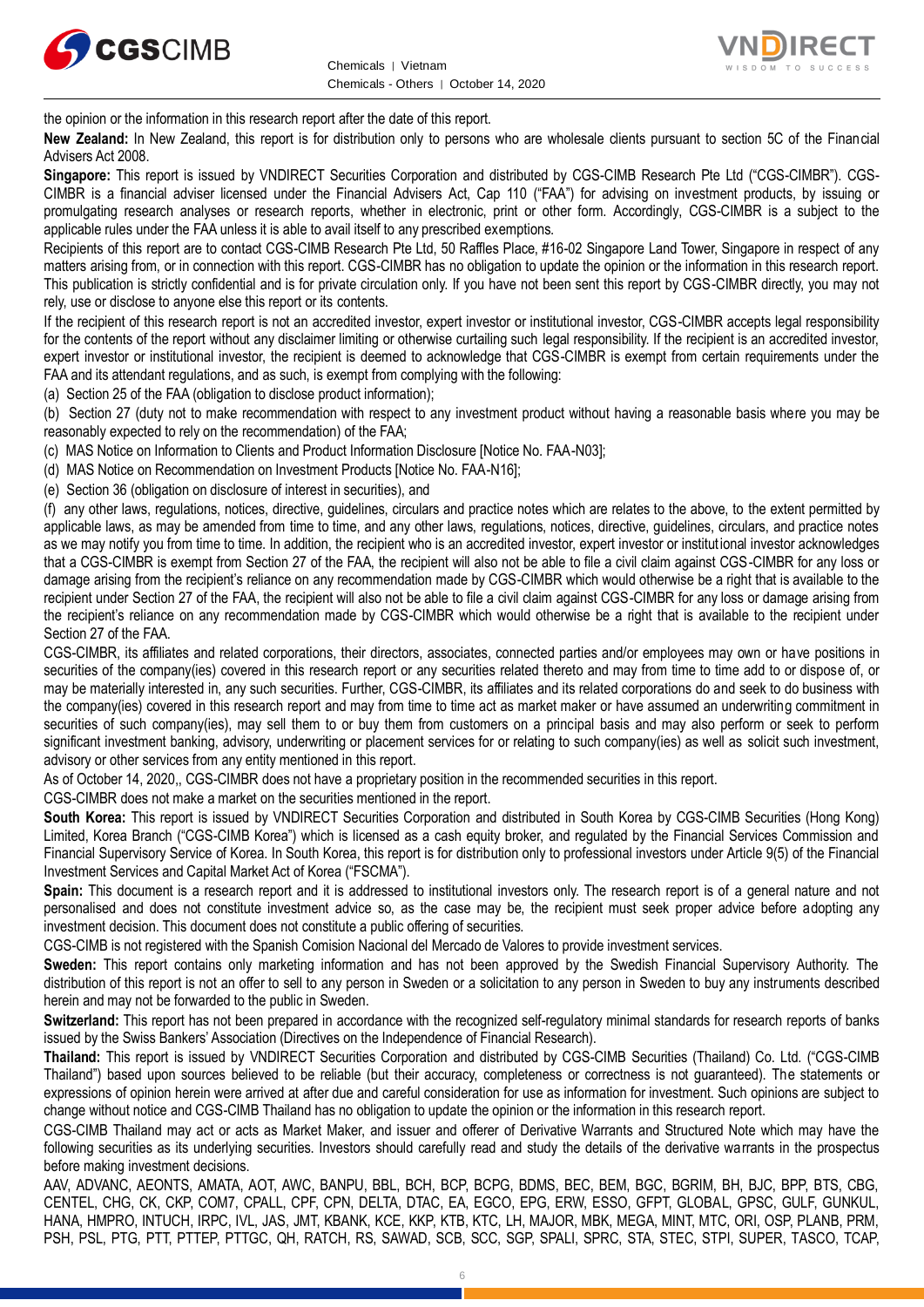



THAI, THANI, THG, TISCO, TKN, TMB, TOA, TOP, TPIPP, TQM, TRUE, TTW, TU, VGI, WHA, BEAUTY, JMART, LPN, SISB, WORK. **Corporate Governance Report:**

The disclosure of the survey result of the Thai Institute of Directors Association ("IOD") regarding corporate governance is made pursuant to the policy of the Office of the Securities and Exchange Commission. The survey of the IOD is based on the information of a company listed on the Stock Exchange of Thailand and the Market for Alternative Investment disclosed to the public and able to be accessed by a general public investor. The result, therefore, is from the perspective of a third party. It is not an evaluation of operation and is not based on inside information.

The survey result is as of the date appearing in the Corporate Governance Report of Thai Listed Companies. As a result, the survey result may be changed after that date. CGS-CIMB Thailand does not confirm nor certify the accuracy of such survey result.

| <b>Score</b><br>Ranɑe:      | $\sim$<br>n۵<br>IJU<br>טע | 80<br>$\circ$<br>o | 70<br>70<br>. | $-$<br>Below<br>. U or | Nc<br>Result<br>10/21<br>ve<br>ou. |
|-----------------------------|---------------------------|--------------------|---------------|------------------------|------------------------------------|
| <b>Descript</b><br>ription. | -xcellent                 | . .<br>000ز<br>ver | 000ئ          | N/A                    |                                    |

**United Arab Emirates:** The distributor of this report has not been approved or licensed by the UAE Central Bank or any other relevant licensing authorities or governmental agencies in the United Arab Emirates. This report is strictly private and confidential and has not been reviewed by, deposited or registered with UAE Central Bank or any other licensing authority or governmental agencies in the United Arab Emirates. This report is being issued outside the United Arab Emirates to a limited number of institutional investors and must not be provided to any person other than the original recipient and may not be reproduced or used for any other purpose. Further, the information contained in this report is not intended to lead to the sale of investments under any subscription agreement or the conclusion of any other contract of whatsoever nature within the territory of the United Arab Emirates.

**United Kingdom and European Economic Area (EEA):** In the United Kingdom and European Economic Area, this material is also being distributed by CGS-CIMB Securities (UK) Limited ("CGS-CIMB UK"). CGS-CIMB UK is authorized and regulated by the Financial Conduct Authority and its registered office is at 27 Knightsbridge, London, SW1X7YB. The material distributed by CGS-CIMB UK has been prepared in accordance with CGS-CIMB's policies for managing conflicts of interest arising as a result of publication and distribution of this material. This material is for distribution only to, and is solely directed at, selected persons on the basis that those persons: (a) are eligible counterparties and professional clients of CGS-CIMB UK; (b) have professional experience in matters relating to investments falling within Article 19(5) of the Financial Services and Markets Act 2000 (Financial Promotion) Order 2005 (as amended, the "Order"), (c) fall within Article 49(2)(a) to (d) ("high net worth companies, unincorporated associations etc") of the Order; (d) are outside the United Kingdom subject to relevant regulation in each jurisdiction, material(all such persons together being referred to as "relevant persons"). This material is directed only at relevant persons and must not be acted on or relied on by persons who are not relevant persons. Any investment or investment activity to which this material relates is available only to relevant persons and will be engaged in only with relevant persons.

This material is categorised as non-independent for the purposes of CGS-CIMB UK and therefore does not provide an impartial or objective assessment of the subject matter and does not constitute independent research. Consequently, this material has not been prepared in accordance with legal requirements designed to promote the independence of research and will not be subject to any prohibition on dealing ahead of the dissemination of research. Therefore, this material is considered a marketing communication.

**United States:** This research report is issued by VNDIRECT Securities Corporation and distributed in the United States of America by CGS-CIMB Securities (USA) Inc, a U.S. registered broker-dealer and an affiliate of CGS-CIMB Securities Sdn. Bhd. (formerly known as Jupiter Securities Sdn. Bhd.), CGS-CIMB Research Pte Ltd, PT CGS-CIMB Sekuritas Indonesia, CGS-CIMB Securities (Thailand) Co. Ltd, CGS-CIMB Securities (Hong Kong) Limited and CGS-CIMB Securities (India) Private Limited and is distributed solely to persons who qualify as "U.S. Institutional Investors" as defined in Rule 15a-6 under the Securities and Exchange Act of 1934. This communication is only for Institutional Investors whose ordinary business activities involve investing in shares, bonds, and associated securities and/or derivative securities and who have professional experience in such investments. Any person who is not a U.S. Institutional Investor or Major Institutional Investor must not rely on this communication. The delivery of this research report to any person in the United States of America is not a recommendation to effect any transactions in the securities discussed herein, or an endorsement of any opinion expressed herein. CGS-CIMB Securities (USA) Inc, is a FINRA/SIPC member and takes responsibility for the content of this report. For further information or to place an order in any of the above-mentioned securities please contact a registered representative of CGS-CIMB Securities (USA) Inc.

CGS-CIMB Securities (USA) Inc. does not make a market on other securities mentioned in the report.

CGS-CIMB Securities (USA) Inc. has not managed or co-managed a public offering of any of the securities mentioned in the past 12 months.

CGS-CIMB Securities (USA) Inc. has not received compensation for investment banking services from any of the company mentioned in the past 12 months.

CGS-CIMB Securities (USA) Inc. neither expects to receive nor intends to seek compensation for investment banking services from any of the company mentioned within the next 3 months.

**United States Third-Party Disclaimer:** If this report is distributed in the United States of America by Raymond James & Associates, Inc ("RJA"), this report is third-party research prepared for and distributed in the United States of America by RJA pursuant to an arrangement between RJA and CGS-CIMB Securities International Pte. Ltd. ("CGS-CIMB"). CGS-CIMB is not an affiliate of RJA. This report is distributed solely to persons who qualify as "U.S. Institutional Investors" or as "Major U.S. Institutional Investors" as defined in Rule 15a-6 under the Securities and Exchange Act of 1934, as amended. This communication is only for U.S. Institutional Investors or Major U.S. Institutional Investor whose ordinary business activities involve investing in shares, bonds, and associated securities and/or derivative securities and who have professional experience in such investments. Any person who is not a U.S. Institutional Investor or Major U.S. Institutional Investor must not rely on this communication. The delivery of this report to any person in the U.S. is not a recommendation to effect any transactions in the securities discussed herein, or an endorsement of any opinion expressed herein. If you are receiving this report in the U.S from RJA, a FINRA/SIPC member, it takes responsibility for the content of this report. For further information or to place an order in any of the above-mentioned securities please contact a registered representative of CGS-CIMB Securities (USA) Inc. or RJA.<https://raymondjames.com/InternationalEquityDisclosures>

**Other jurisdictions:** In any other jurisdictions, except if otherwise restricted by laws or regulations, this report is only for distribution to professional,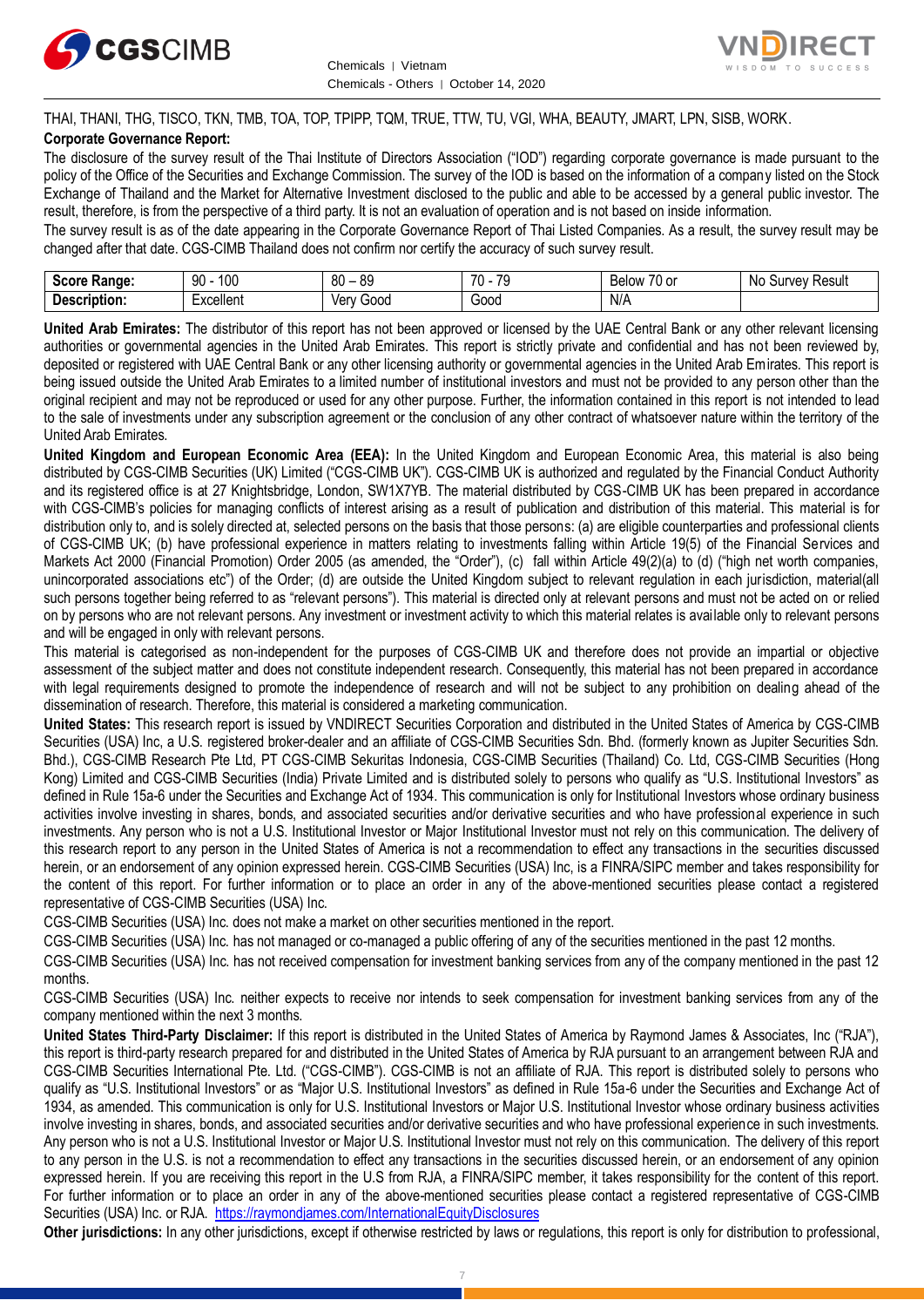



# institutional or sophisticated investors as defined in the laws and regulations of such jurisdictions. Chemicals - Others | October 14, 2<br>
Stitutional or sophisticated investors as defined in the laws and regulations of such ju<br>
Distribution of stock ratings and investment banking clients for quarter ended on 30 September 2

|                                                                     | institutional or sophisticated investors as defined in the laws and regulations of such jurisdictions. |                                |  |  |
|---------------------------------------------------------------------|--------------------------------------------------------------------------------------------------------|--------------------------------|--|--|
|                                                                     | Distribution of stock ratings and investment banking clients for quarter ended on 30 September 2020    |                                |  |  |
| 795 companies under coverage for quarter ended on 30 September 2020 |                                                                                                        |                                |  |  |
|                                                                     | Rating Distribution (%)                                                                                | Investment Banking clients (%) |  |  |
| Add                                                                 | 63 0%                                                                                                  | 0.5%                           |  |  |
| Hold                                                                | 25.2%                                                                                                  | 0.1%                           |  |  |
| Reduce                                                              | 11 8%                                                                                                  | 0.3%                           |  |  |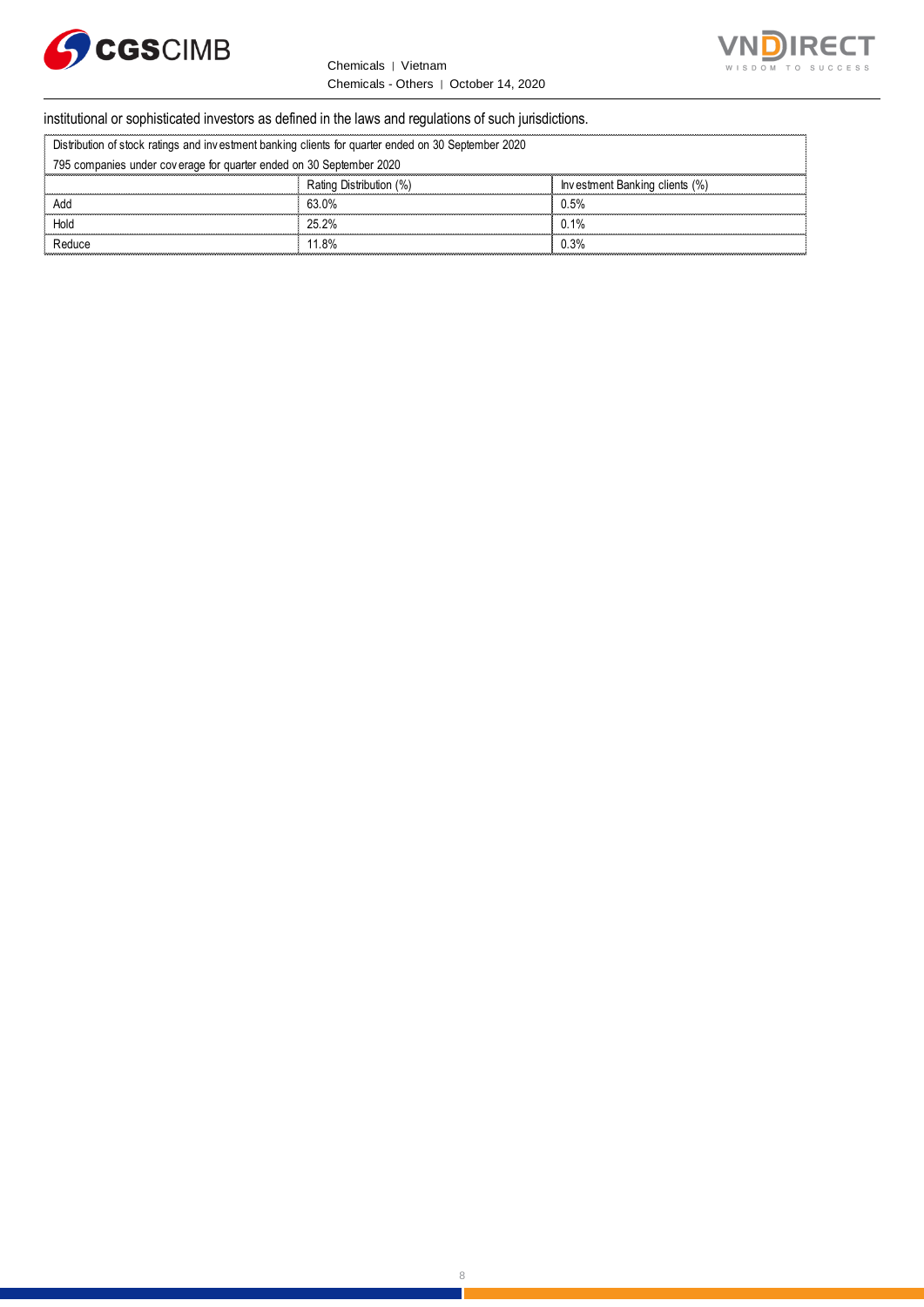



### **Corporate Governance Report of Thai Listed Companies (CGR). CG Rating by the Thai Institute of Directors Association (Thai IOD) in 2019, Anti-Corruption 2019**

**ADVANC** – Excellent, Certified, **AEONTS** – Good, n/a, **AH** – Very Good, n/a, **AMATA** – Excellent, Declared, **ANAN** – Excellent, Declared, **AOT** – Excellent, n/a, **AP** – Excellent, Certified, **ASP** – Very Good, Certified, **BAM** – not available, n/a, **BANPU** – Excellent, Certified, **BAY** – Excellent, Certified, **BBL** – Very Good, Certified, **BCH** – Good, Certified, **BCP** - Excellent, Certified, **BCPG** – Excellent, Certified, **BDMS** – Very Good, n/a, **BEAUTY** – Good, n/a, **BEC** – Very Good, n/a, **BGRIM** – Very Good, Declared, **BH** - Good, n/a, **BJC** – Very Good, n/a, **BJCHI** – Very Good, Certified, **BLA** – Very Good, Certified, **BPP** – Very Good, Declared, **BR** - Good, n/a, **BTS** - Excellent, Certified, **CBG** – Very Good, n/a, **CCET** – Good, n/a, **CENTEL** – Very Good, Certified, **CHAYO** - Good, n/a, **CHG** – Very Good, Declared, **CK** – Excellent, n/a, **COL** – Excellent, Declared, **CPALL** – Excellent, Certified, **CPF** – Excellent, Certified, **CPN** - Excellent, Certified, **CPNREIT** – not available, n/a, **CRC** – not available, n/a, **DELTA** - Excellent, Declared, **DEMCO** – Excellent, Certified, **DDD** – Very Good, n/a, **DIF** – not available, n/a, **DREIT** – not available, n/a, **DTAC** – Excellent, Certified, **EA** – Excellent, n/a, **ECL** – Very Good, Certified, **EGCO** - Excellent, Certified, **EPG** – Very Good, n/a, **ERW** – Very Good, n/a, **GFPT** - Excellent, Certified, **GGC** – Excellent, Certified, **GLOBAL** – Very Good, n/a, **GLOW** – Very Good, Certified, **GPSC** – Excellent, Certified, **GULF** – Very Good, n/a, **GUNKUL** – Excellent, Certified, **HANA** - Excellent, Certified, **HMPRO** - Excellent, Certified, **HUMAN** – Good, n/a, **ICHI** – Excellent, Declared, **III** – Excellent, n/a, **INTUCH** - Excellent, Certified, **IRPC** – Excellent, Certified, **ITD** – Very Good, n/a, **IVL** - Excellent, Certified, **JASIF** – not available, n/a, **BJC** – Very Good, n/a, **JMT** – Very Good, n/a, **KBANK** - Excellent, Certified, **KCE** - Excellent, Certified, **KKP** – Excellent, Certified, **KSL** – Excellent, Certified, **KTB** - Excellent, Certified, **KTC** – Excellent, Certified, **LH** - Excellent, n/a, **LPN** – Excellent, Certified, **M** – Very Good, Certified, **MACO** – Very Good, n/a, **MAJOR** – Very Good, n/a, **MAKRO** – Excellent, Certified, **MALEE** – Excellent, Certified, **MC** – Excellent, Certified, **MCOT** – Excellent, Certified, **MEGA** – Very Good, n/a, **MINT** - Excellent, Certified, **MK** – Very Good, n/a, **MTC** – Excellent, n/a, **NETBAY** – Very Good, n/a, **OSP** – Very Good, n/a, **PLANB** – Excellent, Certified, **PLAT** – Very Good, Certified, **PR9** – Excellent, n/a, **PSH** – Excellent, Certified, **PSTC** – Very Good, Certified, **PTT** - Excellent, Certified, **PTTEP** - Excellent, Certified, **PTTGC** - Excellent, Certified, **QH** – Excellent, Certified, **RATCH** – Excellent, Certified, **ROBINS** – Excellent, Certified, **RS** – Excellent, n/a, **RSP** – not available, n/a, **S** – Excellent, n/a, **SAPPE** – Very Good, Declared, **SAT** – Excellent, Certified, **SAWAD** – Very Good, n/a, **SC** – Excellent, Certified, **SCB** - Excellent, Certified, **SCC** – Excellent, Certified, **SCN** – Excellent, Certified, **SF** – Good, n/a, **SHR** – not available, n/a, **SIRI** – Very Good, Certified, **SPA** - Good, n/a, **SPALI** - Excellent, n/a, **SPRC** – Excellent, Certified, **STA** – Very Good, Certified, **STEC** – Excellent, n/a, **SVI** – Excellent, Certified, **SYNEX** – Excellent, Certified, **TASCO** – Excellent, Certified, **TCAP** – Excellent, Certified, **THANI** – Excellent, Certified, **TIPCO** – Very Good, Certified, **TISCO** - Excellent, Certified, **TKN** – Very Good, n/a, **TMB** - Excellent, Certified, **TNR** – Very Good, Certified, **TOP** - Excellent, Certified, **TPCH** – Good, n/a, **TPIPP** – Good, n/a, **TRUE** – Excellent, Certified, **TU** – Excellent, Certified, **TVO** – Excellent, Declared, **UNIQ** – not available, n/a, **VGI** – Excellent, Certified, **WHA** – Excellent, Certified, **WHART** – not available, n/a, **WICE** – Excellent, Certified, **WORK** – Good, n/a.

1 CG Score 2019 from Thai Institute of Directors Association (IOD)

2 AGM Level 2018 from Thai Investors Association

3 Companies participating in Thailand's Private Sector Collective Action Coalition Against Corruption programme (Thai CAC) under Thai Institute of Directors (as of November 30, 2018) are categorised into:

companies that have declared their intention to join CAC, and companies certified by CAC.

4 [The Stock Exchange of Thailand : the record of listed companies with corporate sustainable development "Thai sustainability Investment 2018" included:](http://www.set.or.th/sustainable_dev/en/sr/sri/tsi_p1.html)

SET and mai listed companies passed the assessment conducted by the Stock Exchange of Thailand: THSI (SET) and THSI (mai)

SET listed companies passed the assessment conducted by the Dow Jones Sustainability Indices (DJSI)

#### **RECOMMENDATION FRAMEWORK**

| <b>Stock Ratings</b>   | Definition:                                                                                                                                                                                                                                                       |  |  |  |  |
|------------------------|-------------------------------------------------------------------------------------------------------------------------------------------------------------------------------------------------------------------------------------------------------------------|--|--|--|--|
| Add                    | The stock's total return is expected to reach 15% or higher over the next 12 months.                                                                                                                                                                              |  |  |  |  |
| Hold                   | The stock's total return is expected to be between negative 10% and positive 15% over the next 12 months.                                                                                                                                                         |  |  |  |  |
| Reduce                 | The stock's total return is expected to fall below negative 10% over the next 12 months.                                                                                                                                                                          |  |  |  |  |
|                        | The total expected return of a stock is defined as the sum of the:(i) percentage difference between the target price and the current price and (ii)<br>the forward net dividend yields of the stock. Stock price targets have an investment horizon of 12 months. |  |  |  |  |
| <b>Sector Ratings</b>  | Definition:                                                                                                                                                                                                                                                       |  |  |  |  |
| Overweight             | An Overweight rating means stocks in the sector have, on a market cap-weighted basis, a positive absolute<br>recommendation.                                                                                                                                      |  |  |  |  |
| Neutral                | A Neutral rating means stocks in the sector have, on a market cap-weighted basis, a neutral absolute recommendation.                                                                                                                                              |  |  |  |  |
| Underweight            | An Underweight rating means stocks in the sector have, on a market cap-weighted basis, a negative absolute<br>recommendation.                                                                                                                                     |  |  |  |  |
| <b>Country Ratings</b> | Definition:                                                                                                                                                                                                                                                       |  |  |  |  |
| Overweight             | An Overweight rating means investors should be positioned with an above-market weight in this country relative to<br>benchmark.                                                                                                                                   |  |  |  |  |
| Neutral                | A Neutral rating means investors should be positioned with a neutral weight in this country relative to benchmark.                                                                                                                                                |  |  |  |  |
| Underweight            | An Underweight rating means investors should be positioned with a below-market weight in this country relative to<br>benchmark.                                                                                                                                   |  |  |  |  |

#### **Hien Tran Khanh – Deputy Head of Research** Email[: hien.trankhanh@vndirect.com.vn](mailto:hien.trankhanh@vndirect.com.vn)

**Mai PHAM – Senior Analyst** Email[: mai.phamle@vndirect.com.vn](mailto:mai.phamle@vndirect.com.vn)